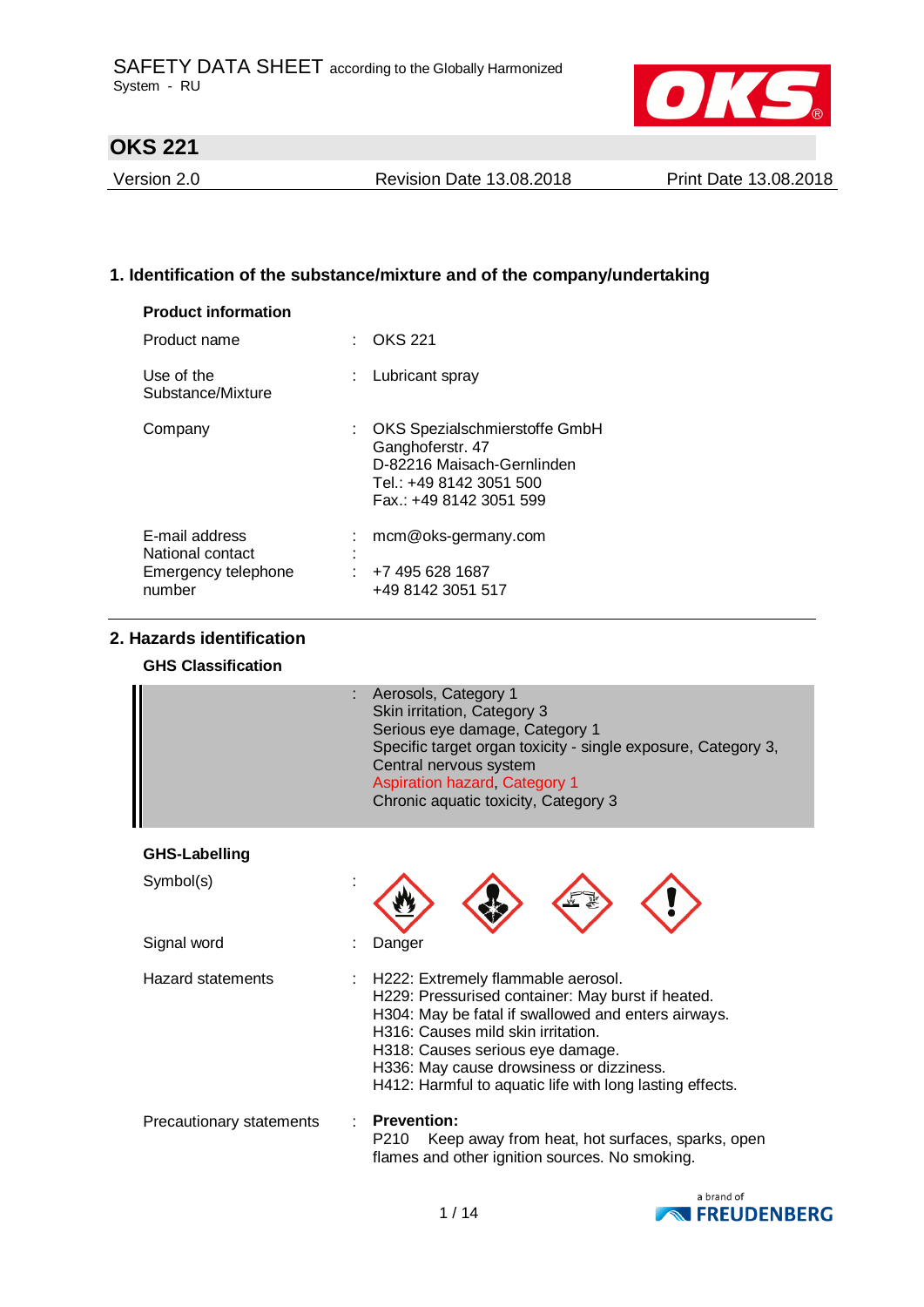

Version 2.0 Revision Date 13.08.2018 Print Date 13.08.2018



P211 Do not spray on an open flame or other ignition source. P251 Do not pierce or burn, even after use. P280 Wear eye protection/ face protection. **Response:**  P301 + P310 IF SWALLOWED: Immediately call a POISON CENTER/doctor. P305 + P351 + P338 + P310 IF IN EYES: Rinse cautiously with water for several minutes. Remove contact lenses, if present and easy to do. Continue rinsing. Immediately call a POISON CENTER/doctor. P331 Do NOT induce vomiting. **Storage:**  P410 + P412 Protect from sunlight. Do not expose to temperatures exceeding 50 °C/ 122 °F.

## **3. Composition/information on ingredients**

- 
- Chemical nature : Active substance with propellant

| Chemical name         | CAS-No.   | Concentration[%] |
|-----------------------|-----------|------------------|
| Pentane               | 109-66-0  | $30 - 50$        |
| <b>Butane</b>         | 106-97-8  | $10 - 20$        |
| propane               | 74-98-6   | $10 - 20$        |
| molybdenum disulphide | 1317-33-5 | $1 - 10$         |
| calcium dihydroxide   | 1305-62-0 | $3 - 10$         |
| Isobutane             | 75-28-5   | $1 - 10$         |
| Natural graphite      | 7782-42-5 | $1 - 10$         |

### **Hazardous components**

### **4. First aid measures**

| If inhaled              | : Call a physician or poison control centre immediately.<br>Remove person to fresh air. If signs/symptoms continue, get<br>medical attention.<br>Keep patient warm and at rest.<br>If unconscious, place in recovery position and seek medical<br>advice.<br>Keep respiratory tract clear.<br>If breathing is irregular or stopped, administer artificial<br>respiration. |
|-------------------------|---------------------------------------------------------------------------------------------------------------------------------------------------------------------------------------------------------------------------------------------------------------------------------------------------------------------------------------------------------------------------|
| In case of skin contact | : Take off all contaminated clothing immediately.<br>Get medical attention immediately if irritation develops and<br>persists.                                                                                                                                                                                                                                            |

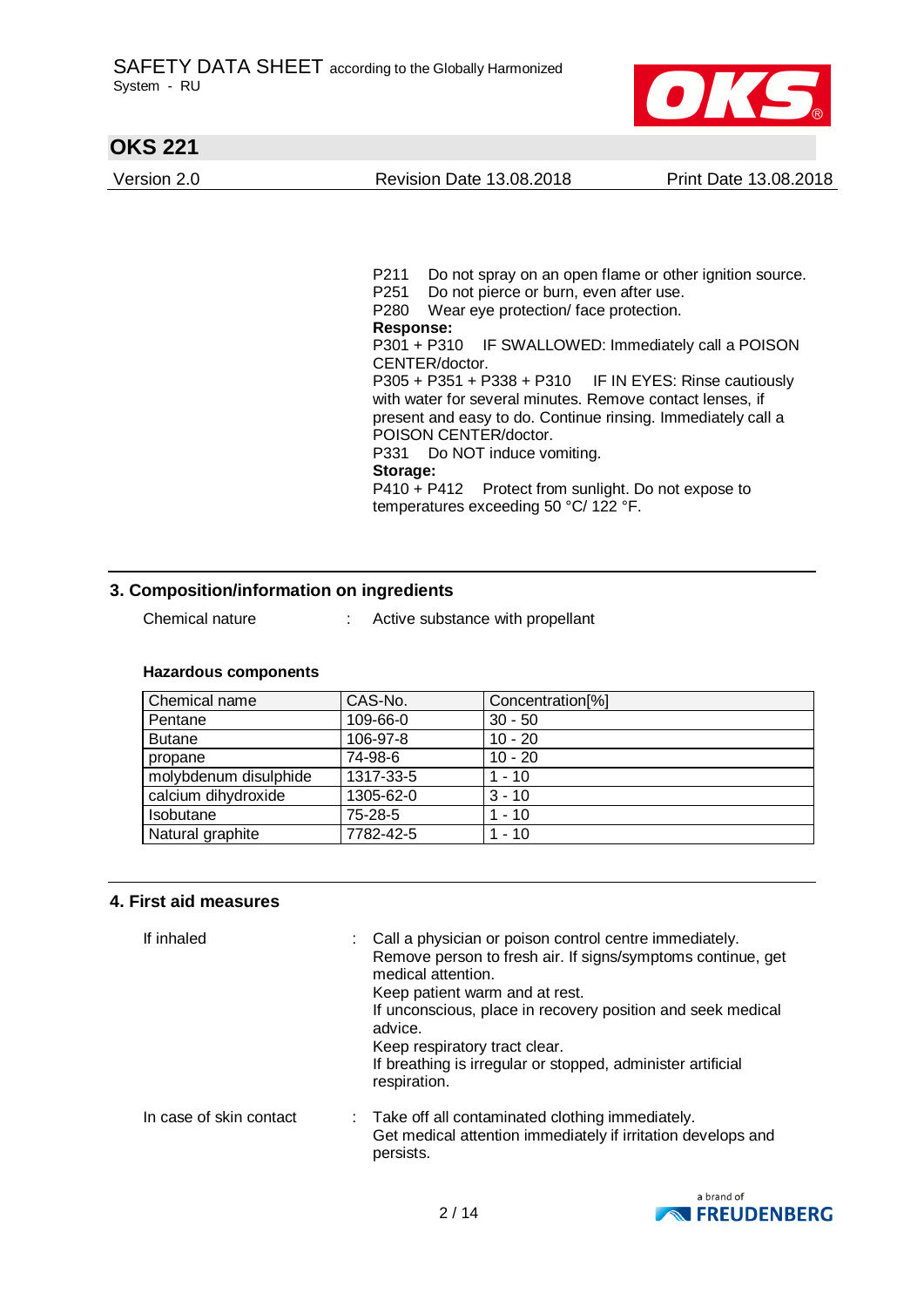

| <b>OKS 221</b>         |                                                                                                                                                                                                                                                                |                       |
|------------------------|----------------------------------------------------------------------------------------------------------------------------------------------------------------------------------------------------------------------------------------------------------------|-----------------------|
| Version 2.0            | <b>Revision Date 13.08.2018</b>                                                                                                                                                                                                                                | Print Date 13.08.2018 |
|                        |                                                                                                                                                                                                                                                                |                       |
|                        | Wash clothing before reuse.<br>Thoroughly clean shoes before reuse.<br>Wash skin thoroughly with soap and water or use recognized<br>skin cleanser.                                                                                                            |                       |
| In case of eye contact | Rinse immediately with plenty of water, also under the eyelids,<br>for at least 10 minutes.<br>If easy to do, remove contact lens, if worn.<br>Get medical attention immediately.                                                                              |                       |
| If swallowed           | Move the victim to fresh air.<br>If accidentally swallowed obtain immediate medical attention.<br>Keep respiratory tract clear.<br>Do NOT induce vomiting.<br>Rinse mouth with water.<br>Aspiration hazard if swallowed - can enter lungs and cause<br>damage. |                       |
| Notes to physician     |                                                                                                                                                                                                                                                                |                       |
| Symptoms               | Inhalation may provoke the following symptoms:<br>Unconsciousness<br><b>Dizziness</b><br><b>Drowsiness</b><br>Headache<br>Nausea<br>Tiredness<br>Skin contact may provoke the following symptoms:<br>Erythema                                                  |                       |
|                        | Aspiration may cause pulmonary oedema and pneumonitis.                                                                                                                                                                                                         |                       |
| <b>Risks</b>           | Central nervous system depression<br>Can be absorbed through skin.<br>Risk of product entering the lungs on vomiting after ingestion.<br>Health injuries may be delayed.                                                                                       |                       |
| Treatment              | Treat symptomatically.                                                                                                                                                                                                                                         |                       |

## **5. Firefighting measures**

| Suitable extinguishing<br>media                  | : ABC powder                                    |
|--------------------------------------------------|-------------------------------------------------|
| Unsuitable extinguishing                         | : High volume water jet                         |
| media<br>Specific hazards during<br>firefighting | : Fire may cause evolution of:<br>Carbon oxides |

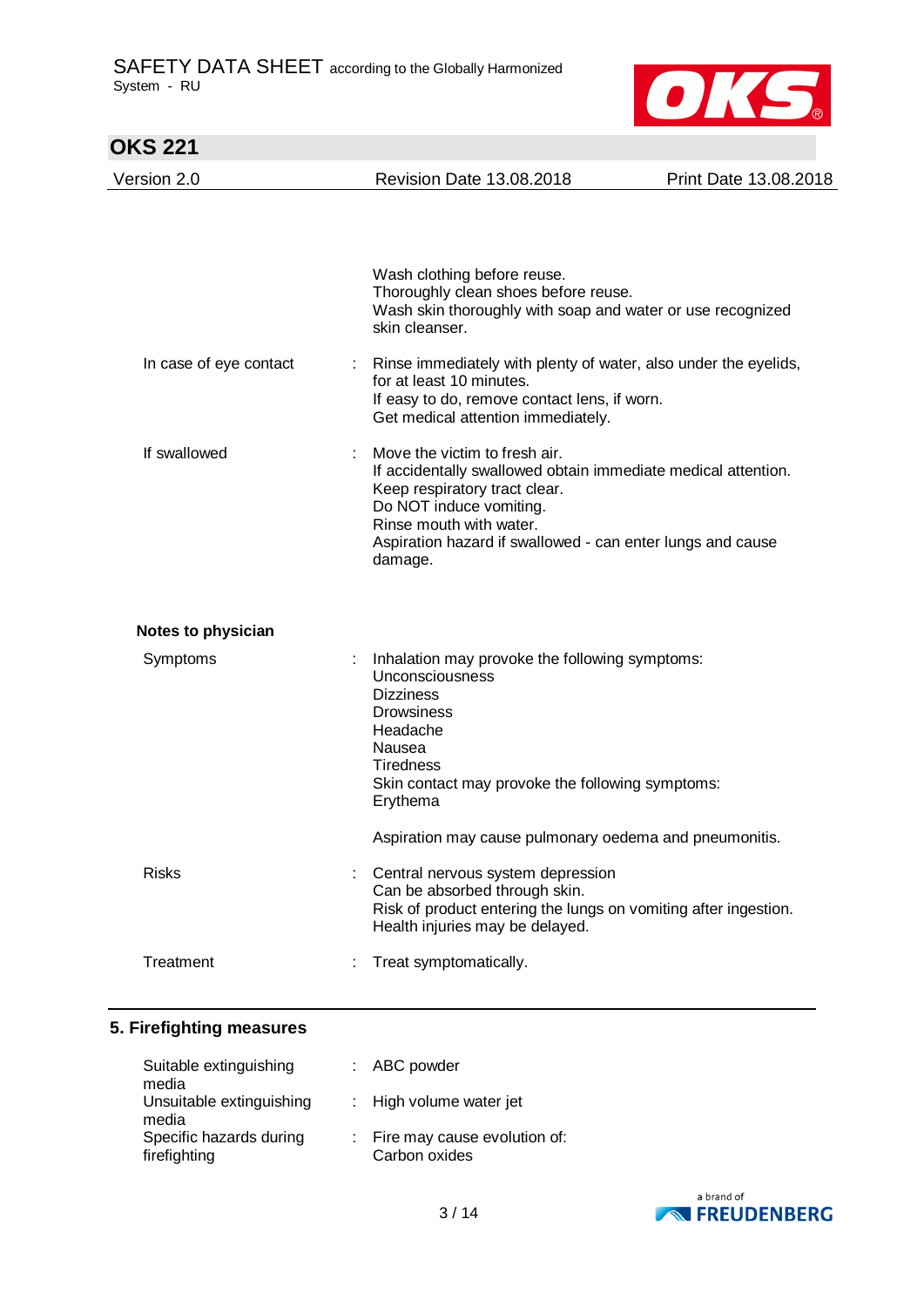

| <b>Revision Date 13.08.2018</b>                                                                                                                                                                                                                                     | Print Date 13.08.2018 |
|---------------------------------------------------------------------------------------------------------------------------------------------------------------------------------------------------------------------------------------------------------------------|-----------------------|
|                                                                                                                                                                                                                                                                     |                       |
|                                                                                                                                                                                                                                                                     |                       |
| Metal oxides<br>Sulphur oxides                                                                                                                                                                                                                                      |                       |
| Fire Hazard<br>Do not let product enter drains.<br>Contains gas under pressure; may explode if heated.<br>Beware of vapours accumulating to form explosive<br>concentrations. Vapours can accumulate in low areas.                                                  |                       |
| In the event of fire, wear self-contained breathing apparatus.<br>Use personal protective equipment.<br>In the case of respirable dust and/or fumes, use self-contained<br>breathing apparatus.<br>Exposure to decomposition products may be a hazard to<br>health. |                       |
| : Standard procedure for chemical fires.<br>Collect contaminated fire extinguishing water separately. This<br>must not be discharged into drains.<br>Cool containers/tanks with water spray.                                                                        |                       |
|                                                                                                                                                                                                                                                                     |                       |

## **6. Accidental release measures**

| Personal precautions      |    | Evacuate personnel to safe areas.<br>Ensure adequate ventilation.<br>Remove all sources of ignition.<br>Do not breathe vapours or spray mist.<br>Do not breathe dust/ fume/ gas/ mist/ vapours/ spray.<br>Refer to protective measures listed in sections 7 and 8.                                                                  |
|---------------------------|----|-------------------------------------------------------------------------------------------------------------------------------------------------------------------------------------------------------------------------------------------------------------------------------------------------------------------------------------|
| Environmental precautions | t. | Do not allow contact with soil, surface or ground water.<br>Prevent further leakage or spillage if safe to do so.<br>If the product contaminates rivers and lakes or drains inform<br>respective authorities.                                                                                                                       |
| Methods for cleaning up   |    | Contain spillage, and then collect with non-combustible<br>absorbent material, (e.g. sand, earth, diatomaceous earth,<br>vermiculite) and place in container for disposal according to<br>local / national regulations (see section 13).<br>Keep in suitable, closed containers for disposal.<br>Non-sparking tools should be used. |
| Additional advice         |    | Only qualified personnel equipped with suitable protective<br>equipment may intervene.                                                                                                                                                                                                                                              |

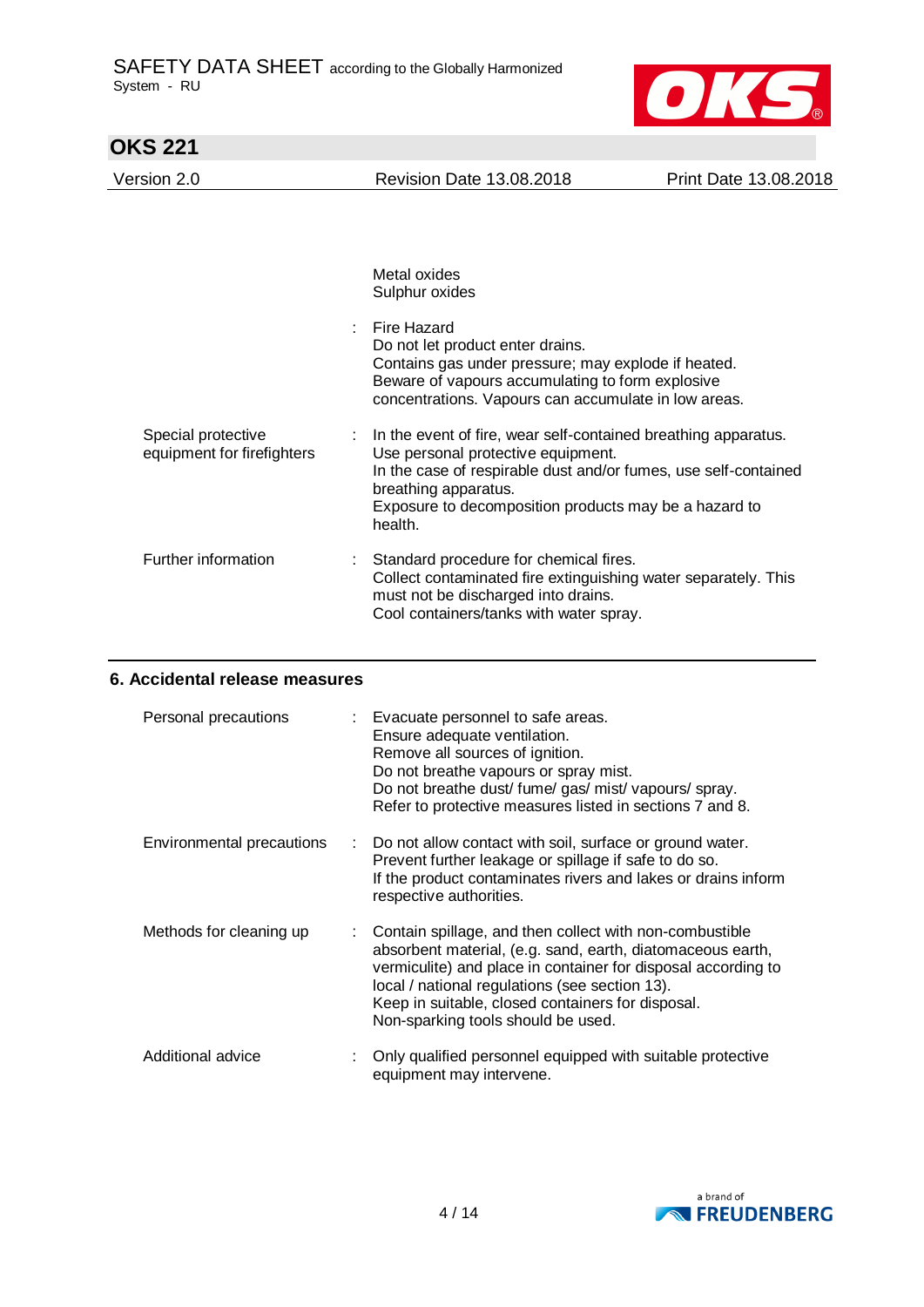

Version 2.0 Revision Date 13.08.2018 Print Date 13.08.2018

| 7. Handling and storage                          |   |                                                                                                                                                                                                                                                                                                                                                                                                                                                                                                                                                                                                                                                                                                                                                                                                                                                                          |
|--------------------------------------------------|---|--------------------------------------------------------------------------------------------------------------------------------------------------------------------------------------------------------------------------------------------------------------------------------------------------------------------------------------------------------------------------------------------------------------------------------------------------------------------------------------------------------------------------------------------------------------------------------------------------------------------------------------------------------------------------------------------------------------------------------------------------------------------------------------------------------------------------------------------------------------------------|
| <b>Handling</b>                                  |   |                                                                                                                                                                                                                                                                                                                                                                                                                                                                                                                                                                                                                                                                                                                                                                                                                                                                          |
| Advice on safe handling                          | ÷ | Do not use in areas without adequate ventilation.<br>Do not breathe vapours or spray mist.<br>In case of insufficient ventilation, wear suitable respiratory<br>equipment.<br>Avoid contact with skin and eyes.<br>For personal protection see section 8.<br>Keep away from fire, sparks and heated surfaces.<br>Smoking, eating and drinking should be prohibited in the<br>application area.<br>Wash hands and face before breaks and immediately after<br>handling the product.<br>Do not get in eyes or mouth or on skin.<br>Do not get on skin or clothing.<br>Do not ingest.<br>Do not use sparking tools.<br>These safety instructions also apply to empty packaging which<br>may still contain product residues.<br>Pressurized container: protect from sunlight and do not expose<br>to temperatures exceeding 50 °C. Do not pierce or burn, even<br>after use. |
| <b>Storage</b>                                   |   |                                                                                                                                                                                                                                                                                                                                                                                                                                                                                                                                                                                                                                                                                                                                                                                                                                                                          |
| Requirements for storage<br>areas and containers |   | : BEWARE: Aerosol is pressurized. Keep away from direct sun<br>exposure and temperatures over 50 °C. Do not open by force<br>or throw into fire even after use. Do not spray on flames or red-                                                                                                                                                                                                                                                                                                                                                                                                                                                                                                                                                                                                                                                                           |

hot objects.

**8. Exposure controls/personal protection**

## **Components with workplace control parameters**

| Components    | CAS-No.  | Value               | Control<br>parameters | Update     | <b>Basis</b>  |
|---------------|----------|---------------------|-----------------------|------------|---------------|
| Pentane       | 109-66-0 | MPC-<br>TWA         | 300 mg/m3             | 2011-07-12 | <b>RU OEL</b> |
| Pentane       | 109-66-0 | MPC-<br><b>STEL</b> | 900 mg/m3             | 2011-07-12 | <b>RU OEL</b> |
| <b>Butane</b> | 106-97-8 | MPC-<br>TWA         | 300 mg/m3             | 2011-07-12 | <b>RU OEL</b> |

Store in accordance with the particular national regulations.

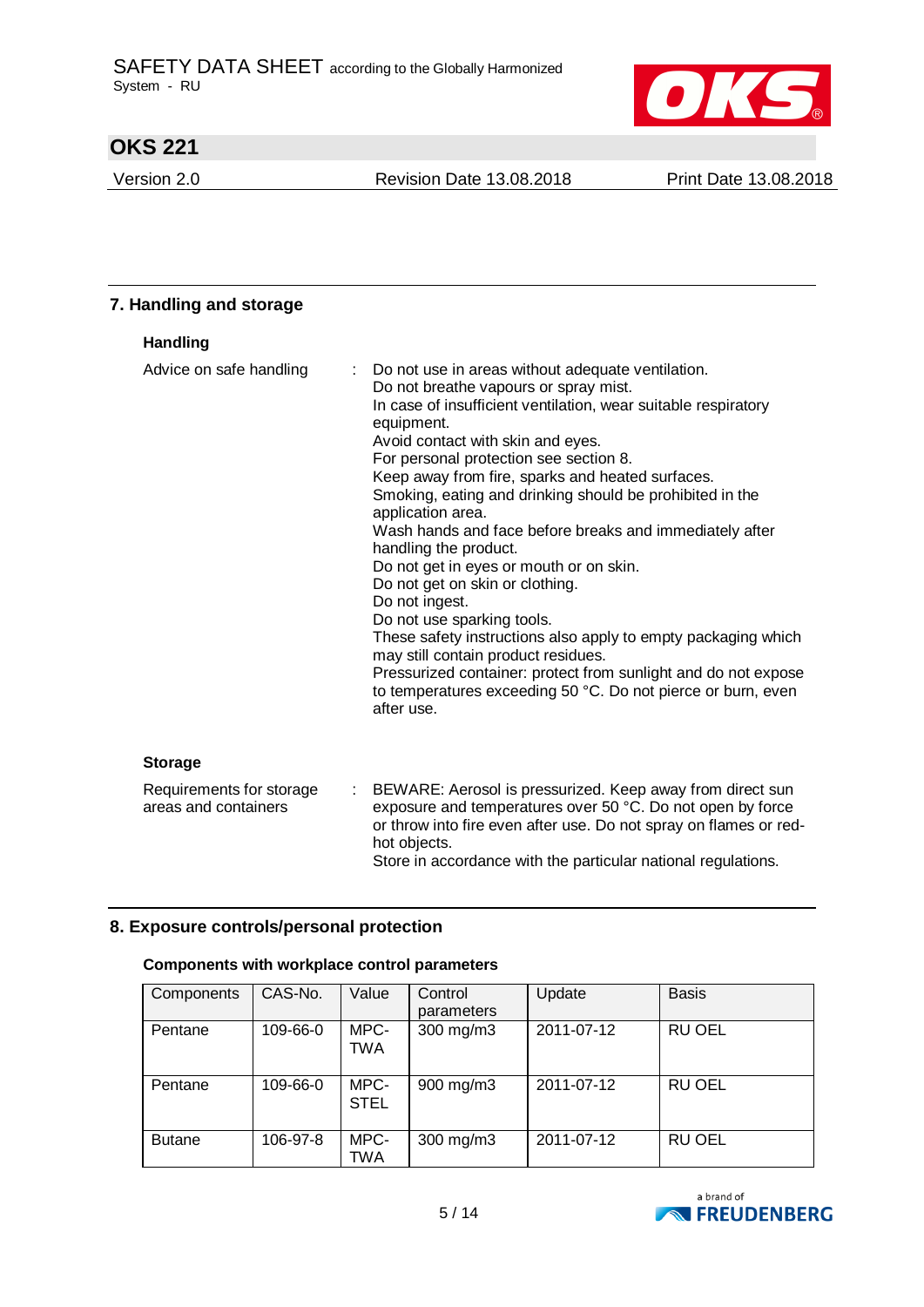

Version 2.0 Revision Date 13.08.2018 Print Date 13.08.2018

| <b>Butane</b>            | 106-97-8  | MPC-<br><b>STEL</b> | 900 mg/m3    | 2011-07-12 | <b>RU OEL</b> |
|--------------------------|-----------|---------------------|--------------|------------|---------------|
| propane                  | 74-98-6   | MPC-<br><b>TWA</b>  | 300 mg/m3    | 2013-09-16 | <b>RU OEL</b> |
| propane                  | 74-98-6   | MPC-<br><b>STEL</b> | 900 mg/m3    | 2013-09-16 | <b>RU OEL</b> |
| molybdenum<br>disulphide | 1317-33-5 | MPC-<br><b>TWA</b>  | 1 $mg/m3$    | 2011-07-12 | <b>RU OEL</b> |
| molybdenum<br>disulphide | 1317-33-5 | MPC-<br><b>STEL</b> | $6$ mg/m $3$ | 2011-07-12 | <b>RU OEL</b> |
| molybdenum<br>disulphide | 1317-33-5 | MPC-<br><b>TWA</b>  | 1 $mg/m3$    | 2013-09-16 | <b>RU OEL</b> |
| molybdenum<br>disulphide | 1317-33-5 | MPC-<br><b>STEL</b> | $6$ mg/m $3$ | 2013-09-16 | <b>RU OEL</b> |
| calcium<br>dihydroxide   | 1305-62-0 | MPC-<br><b>STEL</b> | $2$ mg/m $3$ | 2011-07-12 | <b>RU OEL</b> |
| Isobutane                | 75-28-5   | MPC-<br><b>TWA</b>  | 300 mg/m3    | 2013-09-16 | <b>RU OEL</b> |
| Isobutane                | 75-28-5   | MPC-<br><b>STEL</b> | 900 mg/m3    | 2013-09-16 | <b>RU OEL</b> |

### **Engineering measures**

Use only in an area equipped with explosion proof exhaust ventilation. Handle only in a place equipped with local exhaust (or other appropriate exhaust).

### **Personal protective equipment**

| Respiratory protection | Use respiratory protection unless adequate local exhaust<br>ventilation is provided or exposure assessment demonstrates<br>that exposures are within recommended exposure guidelines.<br>Recommended Filter type: |
|------------------------|-------------------------------------------------------------------------------------------------------------------------------------------------------------------------------------------------------------------|
|                        | : Organic gas and low boiling vapour type                                                                                                                                                                         |
| Hand protection        | Fluorinated rubber                                                                                                                                                                                                |

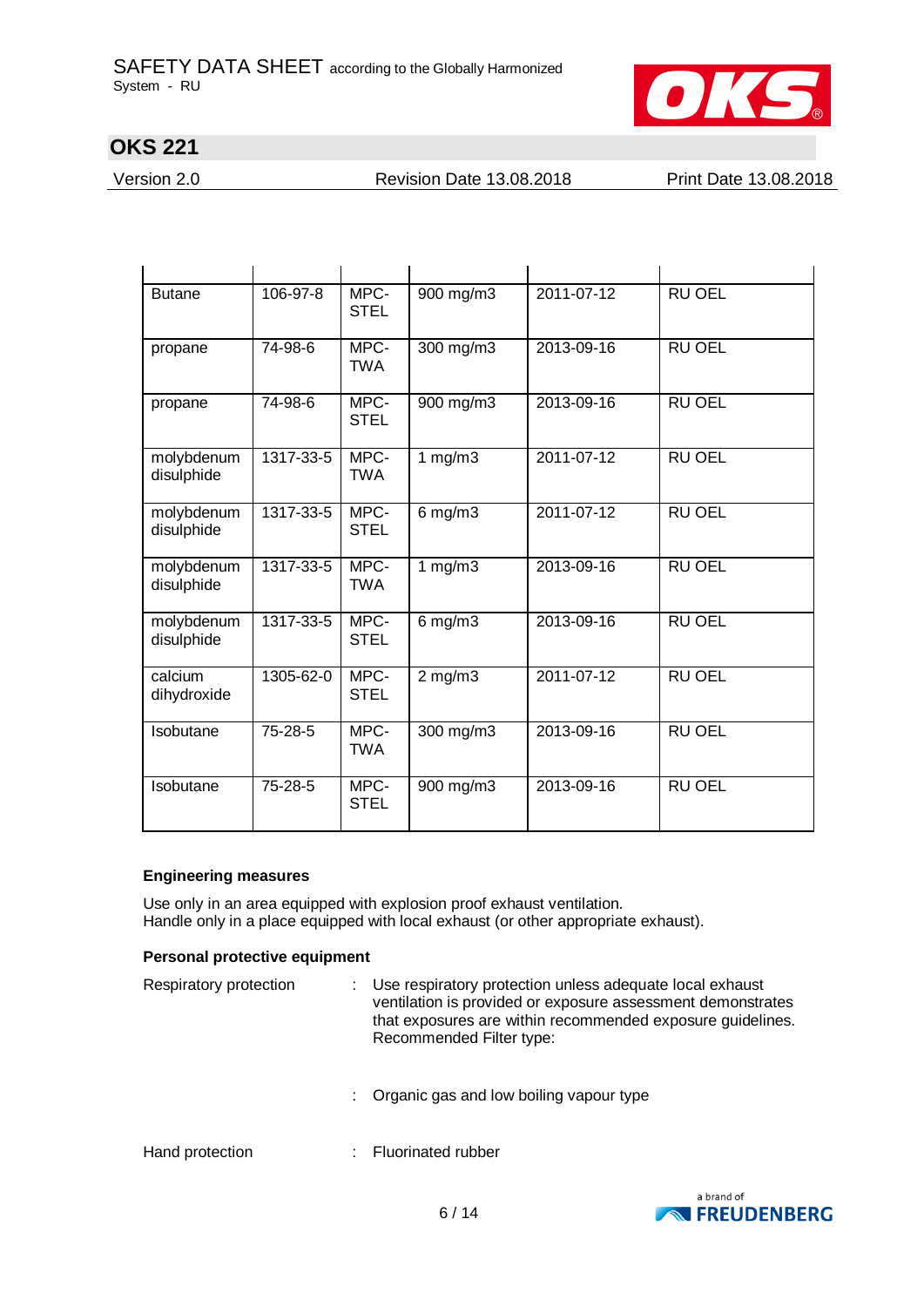

| <b>OKS 221</b>      |                                                                                                                                                                                                                                                                                                                                                                                       |                       |
|---------------------|---------------------------------------------------------------------------------------------------------------------------------------------------------------------------------------------------------------------------------------------------------------------------------------------------------------------------------------------------------------------------------------|-----------------------|
| Version 2.0         | <b>Revision Date 13.08.2018</b>                                                                                                                                                                                                                                                                                                                                                       | Print Date 13.08.2018 |
|                     |                                                                                                                                                                                                                                                                                                                                                                                       |                       |
|                     | Manufacturer, importer, supplier: Class 1<br>Wear protective gloves.<br>The selected protective gloves have to satisfy the<br>specifications of EU Directive 89/686/EEC and the standard<br>EN 374 derived from it.<br>The break through time depends amongst other things on the<br>material, the thickness and the type of glove and therefore has<br>to be measured for each case. |                       |
| Eye protection      | Safety glasses with side-shields conforming to EN166                                                                                                                                                                                                                                                                                                                                  |                       |
| Hygiene measures    | Wash face, hands and any exposed skin thoroughly after<br>handling.                                                                                                                                                                                                                                                                                                                   |                       |
| Protective measures | The type of protective equipment must be selected according<br>to the concentration and amount of the dangerous substance<br>at the specific workplace.<br>Choose body protection in relation to its type, to the<br>concentration and amount of dangerous substances, and to the<br>specific work-place.                                                                             |                       |

# **9. Physical and chemical properties**

| Appearance                |                                   |
|---------------------------|-----------------------------------|
| Physical state<br>Colour  | : aerosol<br>: black              |
| Odour                     | : characteristic                  |
| Safety data               |                                   |
| Flash point               | : $-60 °C$<br>Method: Abel-Pensky |
| Ignition temperature      | : Remarks: No data available      |
| Lower explosion limit     | : 1,4 %(V)                        |
| Upper explosion limit     | : $10,9\%$ (V)                    |
| Flammability (solid, gas) | : Extremely flammable aerosol.    |
| Oxidizing properties      | : Note: No data available         |
| Auto-ignition temperature | : Note: No data available         |
| pH                        | : Note: Not applicable            |

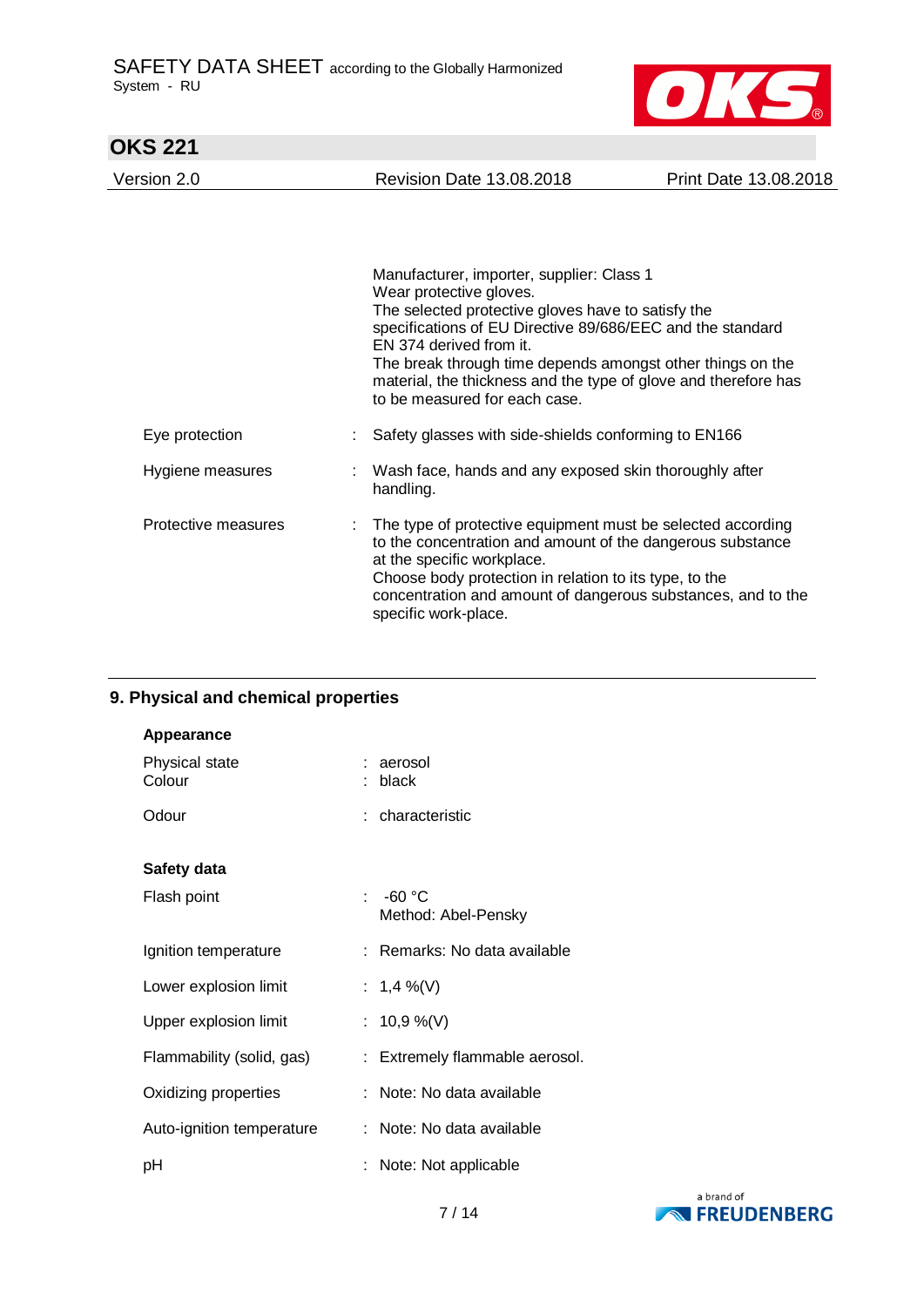

Version 2.0 Revision Date 13.08.2018 Print Date 13.08.2018

| Melting point/range                        | Note: No data available               |
|--------------------------------------------|---------------------------------------|
| Boiling point/boiling range                | : -161 °C<br>at 1.013,00 hPa          |
| Sublimation point                          | Note: No data available               |
| Vapour pressure                            | : $3.700,00$ hPa<br>at 20 $\degree$ C |
| Density                                    | : $0,68$ g/cm3<br>at 20 $\degree$ C   |
| <b>Bulk density</b>                        | : Note: No data available             |
| Water solubility                           | Note: insoluble                       |
| Partition coefficient: n-<br>octanol/water | Note: No data available               |
| Solubility in other solvents               | : Note: No data available             |
| Viscosity, dynamic                         | : Note: No data available             |
| Viscosity, kinematic                       | : $< 20.5$ mm2/s<br>at $40^{\circ}$ C |
| Relative vapour density                    | Note: No data available               |
| Evaporation rate                           | Note: No data available               |

### **10. Stability and reactivity**

| Conditions to avoid                 | : Heat, flames and sparks.                            |
|-------------------------------------|-------------------------------------------------------|
| Materials to avoid                  | $:$ Oxidizing agents                                  |
| Hazardous decomposition<br>products | : No decomposition if stored and applied as directed. |
| Thermal decomposition               | : Note: No data available                             |

## **11. TOXICOLOGICAL INFORMATION**

#### **Acute toxicity**

Acute oral toxicity in the set of the set of the set of the set of the set of the set of the set of the set of the set of the set of the set of the set of the set of the set of the set of the set of the set of the set of t

Remarks: Effects due to ingestion may include:

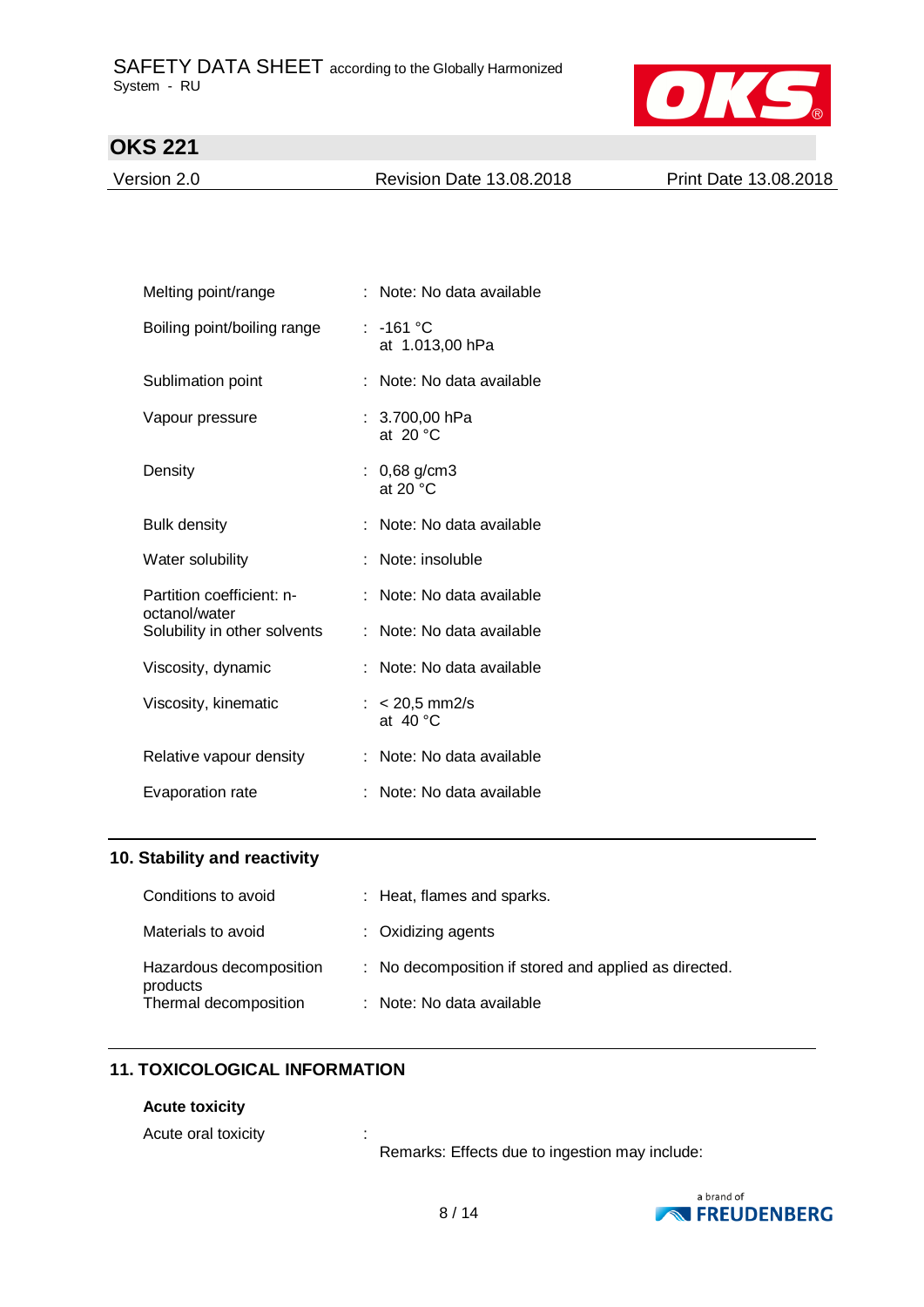

| <b>OKS 221</b>                                          |                                                                                                                                                                                                                        |                                                             |
|---------------------------------------------------------|------------------------------------------------------------------------------------------------------------------------------------------------------------------------------------------------------------------------|-------------------------------------------------------------|
| Version 2.0                                             | <b>Revision Date 13.08.2018</b>                                                                                                                                                                                        | Print Date 13.08.2018                                       |
|                                                         |                                                                                                                                                                                                                        |                                                             |
|                                                         |                                                                                                                                                                                                                        |                                                             |
|                                                         |                                                                                                                                                                                                                        |                                                             |
|                                                         | Symptoms: Central nervous system depression                                                                                                                                                                            |                                                             |
| Acute inhalation toxicity                               |                                                                                                                                                                                                                        | Remarks: Respiration of solvent vapour may cause dizziness. |
|                                                         | Symptoms: Inhalation may provoke the following symptoms:,<br>Respiratory disorder, Local irritation, Respiratory disorders,<br>Dizziness, Drowsiness, Vomiting, Fatigue, Vertigo, Central<br>nervous system depression |                                                             |
| Acute dermal toxicity                                   | cause defatting resulting in drying, redness and possible<br>blistering.                                                                                                                                               | Remarks: Prolonged or repeated skin contact with liquid may |
|                                                         | Symptoms: Skin disorders                                                                                                                                                                                               |                                                             |
| <b>Skin corrosion/irritation</b>                        |                                                                                                                                                                                                                        |                                                             |
| Skin irritation                                         | : Remarks: This information is not available.                                                                                                                                                                          |                                                             |
| Serious eye damage/eye irritation                       |                                                                                                                                                                                                                        |                                                             |
| Eye irritation                                          | : Remarks: Risk of serious damage to eyes.                                                                                                                                                                             |                                                             |
| Respiratory or skin sensitisation                       |                                                                                                                                                                                                                        |                                                             |
| Sensitisation                                           | : Remarks: This information is not available.                                                                                                                                                                          |                                                             |
| Germ cell mutagenicity                                  |                                                                                                                                                                                                                        |                                                             |
| Genotoxicity in vitro                                   | : Remarks: No data available                                                                                                                                                                                           |                                                             |
| Genotoxicity in vivo                                    | : Remarks: No data available                                                                                                                                                                                           |                                                             |
| <b>Germ cell mutagenicity</b>                           |                                                                                                                                                                                                                        |                                                             |
| Remarks<br>molybdenum disulphide                        | : Animal testing did not show any mutagenic effects.                                                                                                                                                                   |                                                             |
| Carcinogenicity                                         |                                                                                                                                                                                                                        |                                                             |
| Remarks<br>molybdenum disulphide                        | : No evidence of carcinogenicity in animal studies.                                                                                                                                                                    |                                                             |
| <b>Target Organ Systemic Toxicant - Single exposure</b> |                                                                                                                                                                                                                        |                                                             |
| Pentane                                                 | Remarks: May cause drowsiness or dizziness.                                                                                                                                                                            |                                                             |

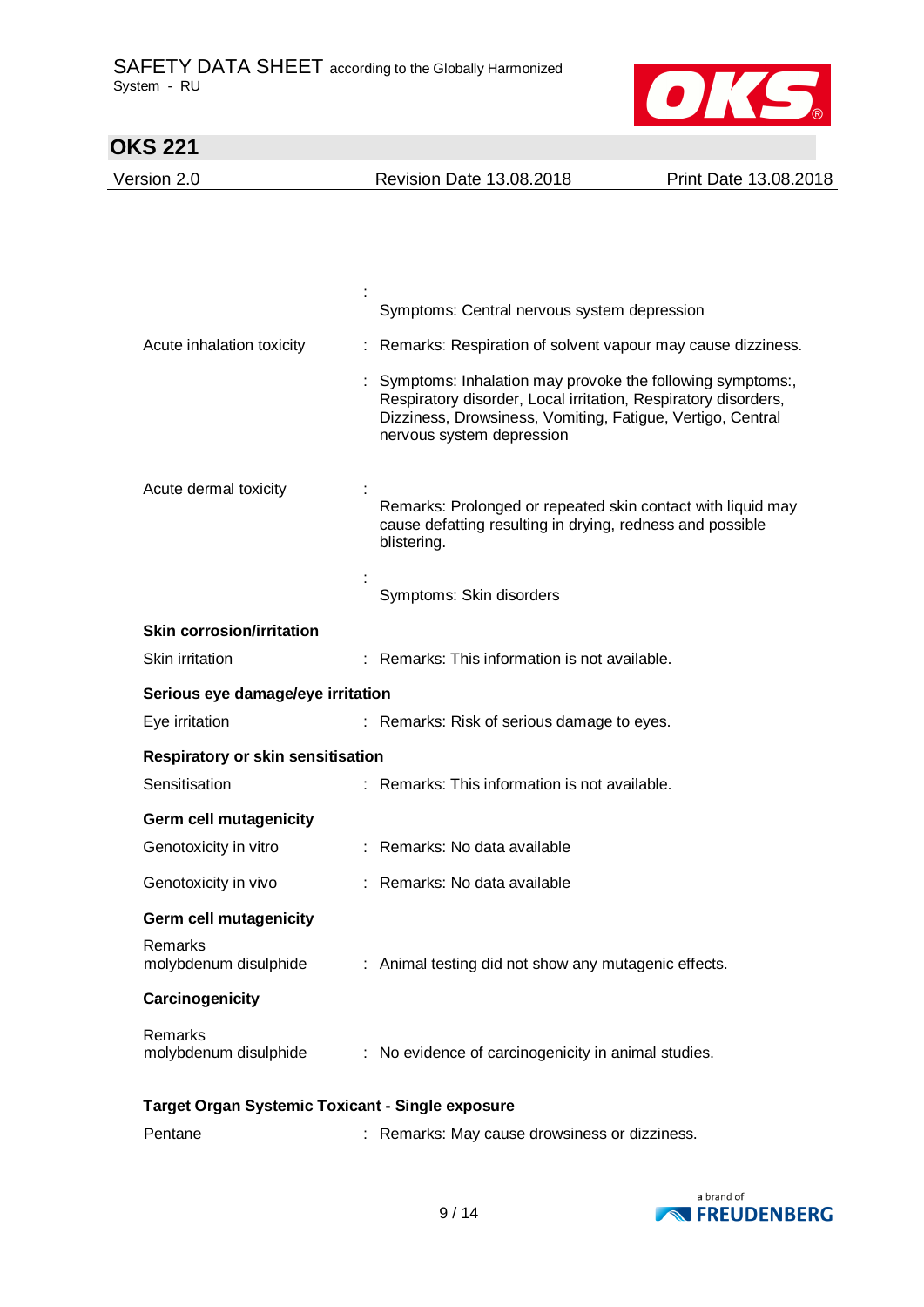

| <b>OKS 221</b>           |                                                                                                                |                       |
|--------------------------|----------------------------------------------------------------------------------------------------------------|-----------------------|
| Version 2.0              | <b>Revision Date 13.08.2018</b>                                                                                | Print Date 13.08.2018 |
|                          |                                                                                                                |                       |
|                          |                                                                                                                |                       |
| molybdenum disulphide    | : Remarks: The substance or mixture is not classified as<br>specific target organ toxicant, single exposure.   |                       |
| calcium dihydroxide      | : Remarks: May cause respiratory irritation.                                                                   |                       |
|                          | <b>Target Organ Systemic Toxicant - Repeated exposure</b>                                                      |                       |
|                          | $:$ This information is not available.                                                                         |                       |
|                          | <b>Target Organ Systemic Toxicant - Repeated exposure</b>                                                      |                       |
| molybdenum disulphide    | : Remarks: The substance or mixture is not classified as<br>specific target organ toxicant, repeated exposure. |                       |
| <b>Aspiration hazard</b> |                                                                                                                |                       |
| Aspiration toxicity      | : May be fatal if swallowed and enters airways.                                                                |                       |
| Further information      | Ingestion causes irritation of upper respiratory system and<br>gastrointestinal disturbance.                   |                       |
|                          |                                                                                                                |                       |

# **12. Ecological information**

| <b>Ecotoxicity effects</b>                                        |                                                                                                                     |  |  |  |
|-------------------------------------------------------------------|---------------------------------------------------------------------------------------------------------------------|--|--|--|
| Toxicity to fish                                                  | Remarks:<br>Toxic to aquatic organisms, may cause long-term adverse<br>effects in the aquatic environment.          |  |  |  |
| Toxicity to daphnia and other : Remarks:<br>aquatic invertebrates | No data available                                                                                                   |  |  |  |
| Toxicity to algae                                                 | : Remarks:<br>No data available                                                                                     |  |  |  |
| Toxicity to bacteria                                              | : Remarks:<br>No data available                                                                                     |  |  |  |
| Elimination information (persistence and degradability)           |                                                                                                                     |  |  |  |
| <b>Bioaccumulation</b>                                            | $:$ Remarks:<br>This mixture contains no substance considered to be<br>persistent, bioaccumulating and toxic (PBT). |  |  |  |

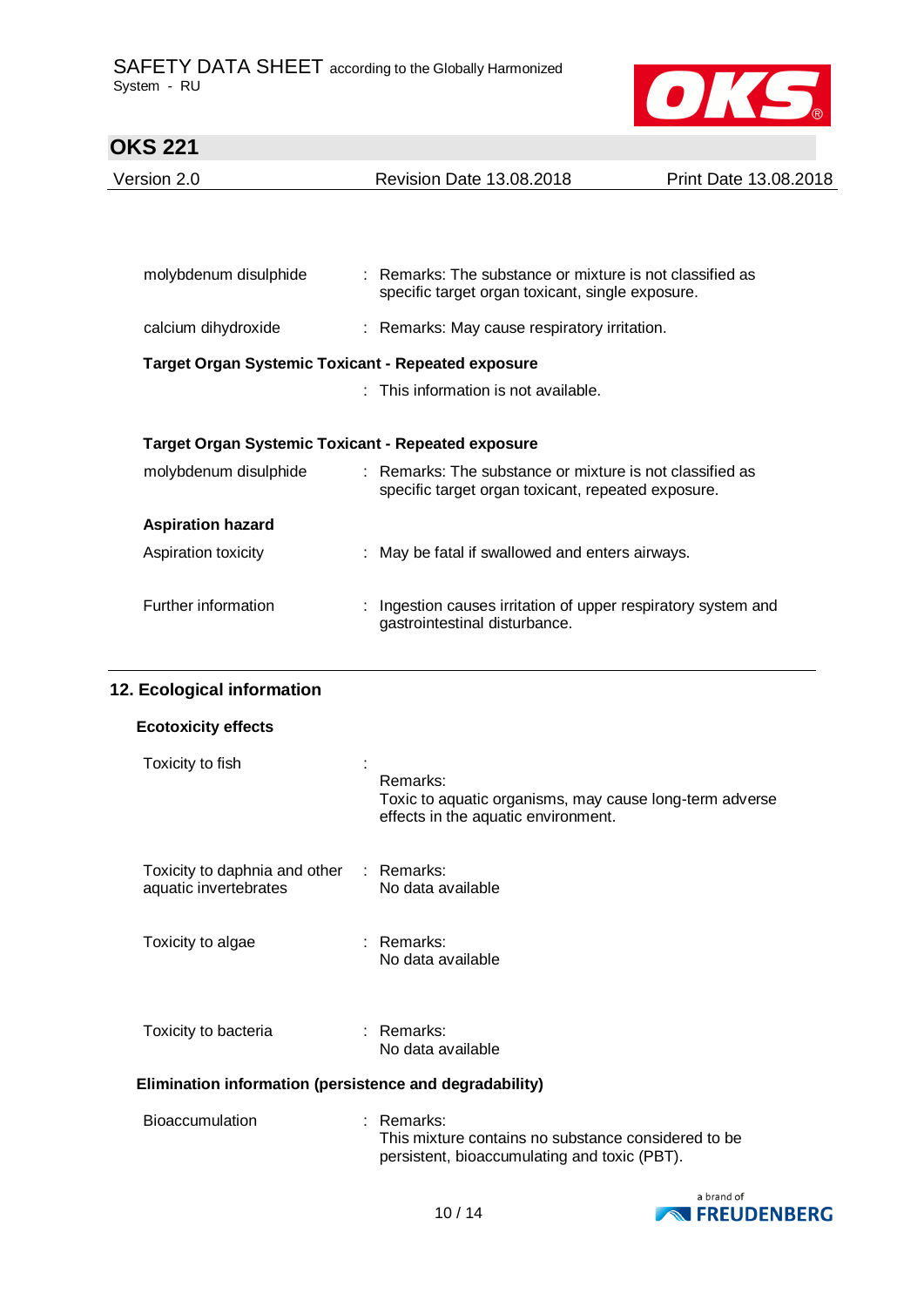

| <b>OKS 221</b>                                   |                                                                                                         |                       |
|--------------------------------------------------|---------------------------------------------------------------------------------------------------------|-----------------------|
| Version 2.0                                      | Revision Date 13.08.2018                                                                                | Print Date 13.08.2018 |
|                                                  |                                                                                                         |                       |
|                                                  |                                                                                                         |                       |
|                                                  | This mixture contains no substance considered to be very<br>persistent and very bioaccumulating (vPvB). |                       |
| Mobility                                         | : Remarks:<br>No data available                                                                         |                       |
| Distribution among<br>environmental compartments | : Remarks:<br>No data available                                                                         |                       |
| Biodegradability                                 | : Remarks:<br>No data available                                                                         |                       |
| Physico-chemical<br>removability                 | : Remarks:<br>No data available                                                                         |                       |
| Further information on ecology                   |                                                                                                         |                       |
| Acute aquatic toxicity<br>Pentane                |                                                                                                         |                       |
| calcium dihydroxide                              | : This product has no known ecotoxicological effects.                                                   |                       |
| Chronic aquatic toxicity<br>Pentane              | : Harmful to aquatic life with long lasting effects.                                                    |                       |
| calcium dihydroxide                              | : This product has no known ecotoxicological effects.                                                   |                       |
| Pentane                                          |                                                                                                         |                       |
| calcium dihydroxide                              |                                                                                                         |                       |
| Pentane                                          |                                                                                                         |                       |
| calcium dihydroxide                              |                                                                                                         |                       |
| Pentane                                          |                                                                                                         |                       |
| calcium dihydroxide                              |                                                                                                         |                       |
| Additional ecological<br>information             | : Toxic to aquatic life with long lasting effects.                                                      |                       |



11 / 14

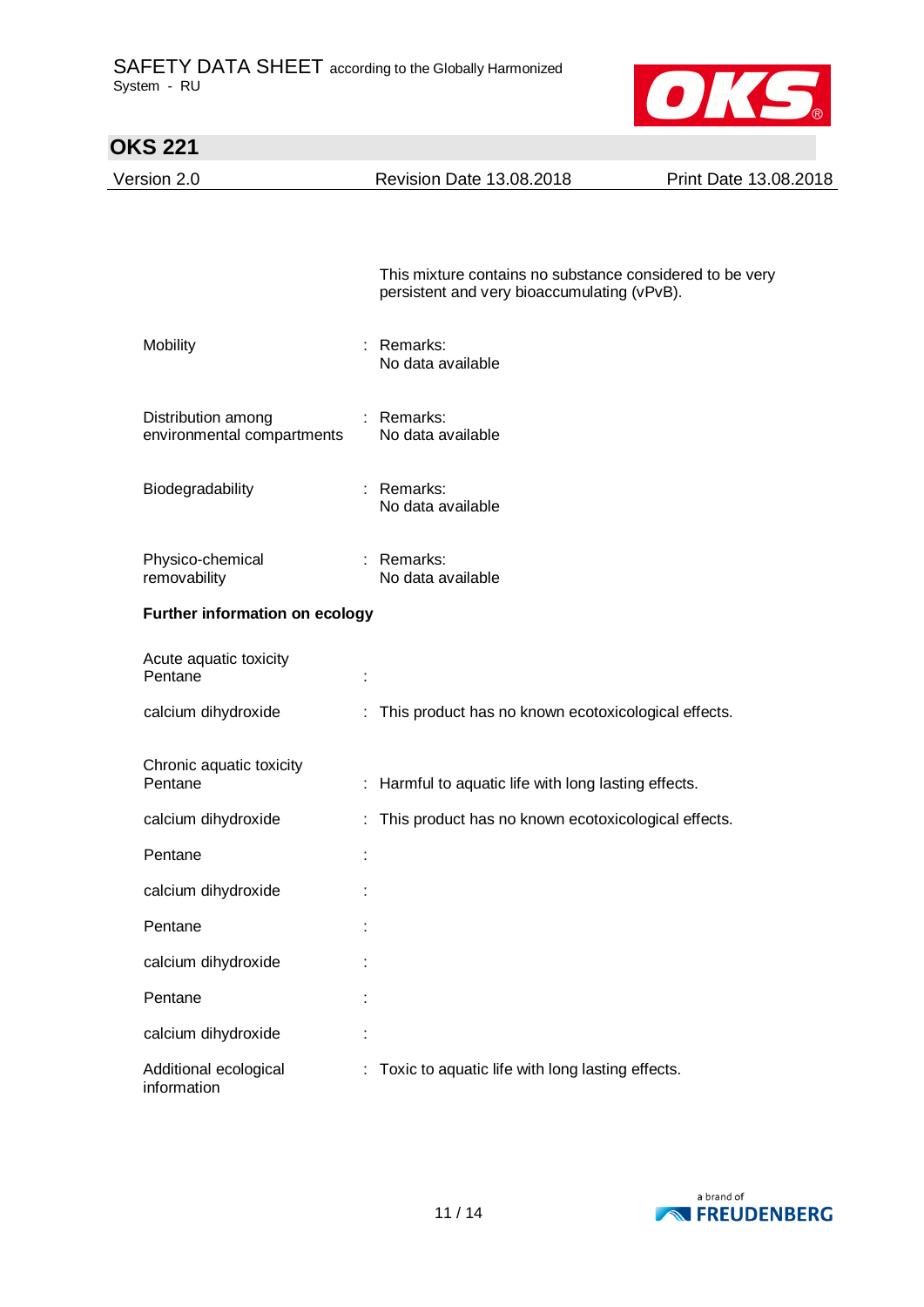

Version 2.0 Revision Date 13.08.2018 Print Date 13.08.2018

| 13. Disposal considerations |                                                                                                                                                                                                                       |  |
|-----------------------------|-----------------------------------------------------------------------------------------------------------------------------------------------------------------------------------------------------------------------|--|
| Product                     | Do not dispose of with domestic refuse.<br>Dispose of as hazardous waste in compliance with local and<br>national regulations.                                                                                        |  |
| Contaminated packaging      | : Packaging that is not properly emptied must be disposed of as<br>the unused product.<br>Offer empty spray cans to an established disposal company.<br>Pressurized container: Do not pierce or burn, even after use. |  |

# **14. Transport information**

## **ADR**

| UN number                       | : 1950         |
|---------------------------------|----------------|
| Description of the goods        | : AEROSOLS     |
| Class                           | $\therefore$ 2 |
| <b>Classification Code</b>      | : 5F           |
| Labels                          | : 2.1          |
| Environmentally hazardous : yes |                |

# **IATA**

| UN number                               | : 1950                |
|-----------------------------------------|-----------------------|
| Description of the goods                | : Aerosols, flammable |
| Class                                   | $\therefore$ 2.1      |
| Labels                                  | : 2.1                 |
| Packing instruction (cargo<br>aircraft) | : 203                 |

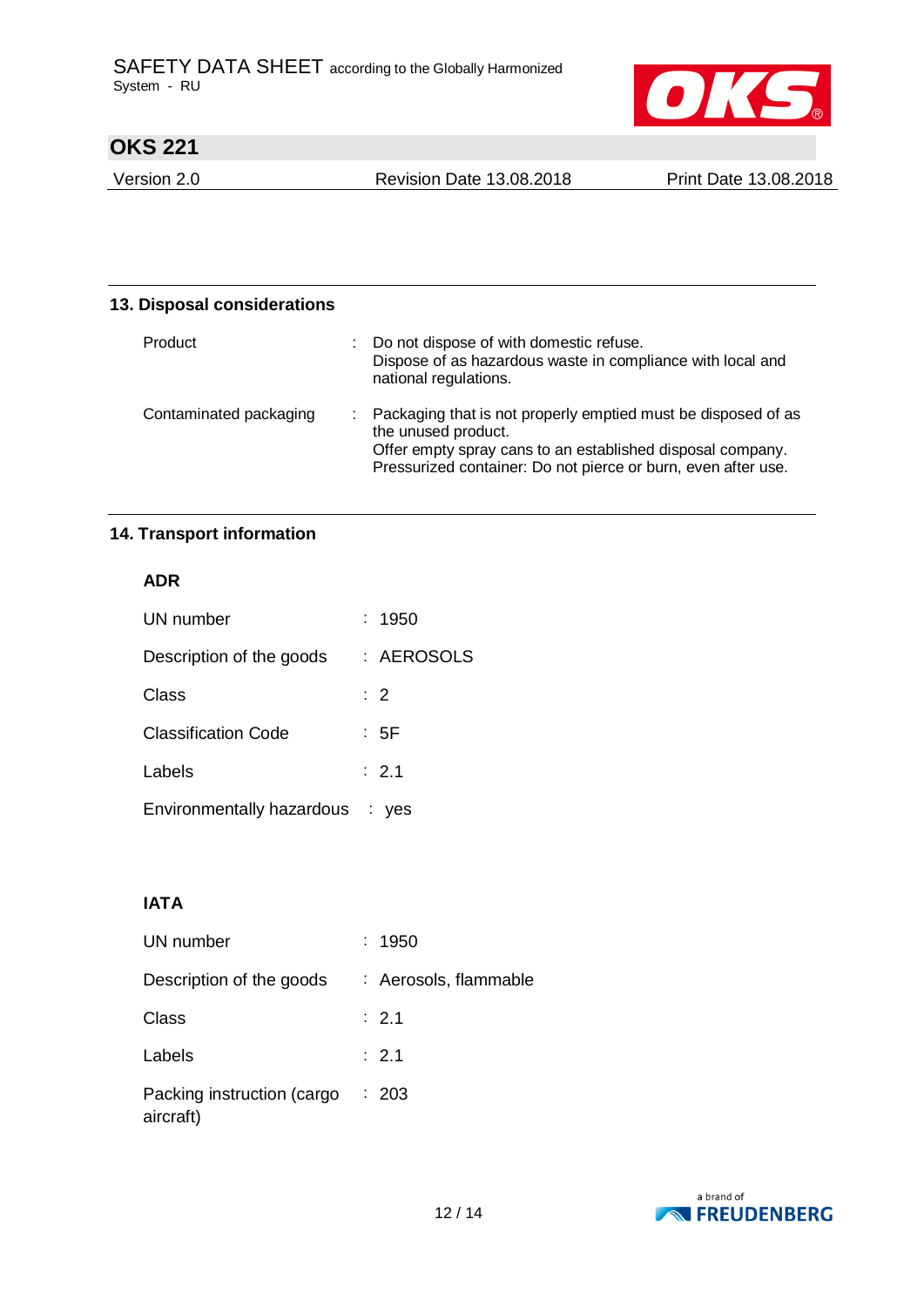

| Version 2.0                                 | Revision Date 13.08.2018           | Print Date 13.08.2018 |
|---------------------------------------------|------------------------------------|-----------------------|
|                                             |                                    |                       |
|                                             |                                    |                       |
| Packing instruction<br>(passenger aircraft) | : 203                              |                       |
| Packing instruction<br>(passenger aircraft) | $:$ Y203                           |                       |
| Environmentally hazardous                   | : no                               |                       |
| <b>IMDG</b>                                 |                                    |                       |
| UN number                                   | t.<br>1950                         |                       |
| Description of the goods                    | : AEROSOLS                         |                       |
|                                             | (pentane)                          |                       |
| <b>Class</b>                                | : 2.1                              |                       |
| Labels                                      | : 2.1                              |                       |
| <b>EmS Number</b>                           | $: F-D, S-U$                       |                       |
| Marine pollutant                            | : no                               |                       |
| Other information                           | : No special precautions required. |                       |

# **16. Other information**

### **Further information**

The information provided in this Safety Data Sheet is correct to the best of our knowledge, information and belief at the date of its publication. The information given is designed only as a guidance for safe handling, use, processing, storage, transportation, disposal and release and is not to be considered a warranty or quality specification. The information relates only to the specific material designated and may not be valid for such material used in combination with any other materials or in any process, unless specified in the text.

This safety datasheet applies only to products originally packaged and labelled by OKS Spezialschmierstoffe. The information contained therein is protected by copyright and must not be reproduced or amended without the express written approval of OKS

Spezialschmierstoffe. This document may be passed on only to the extent required by law. Any dissemination of our safety datasheets (e.g. as a document for download from the Internet) beyond this legally required extent is not permitted without express written consent.